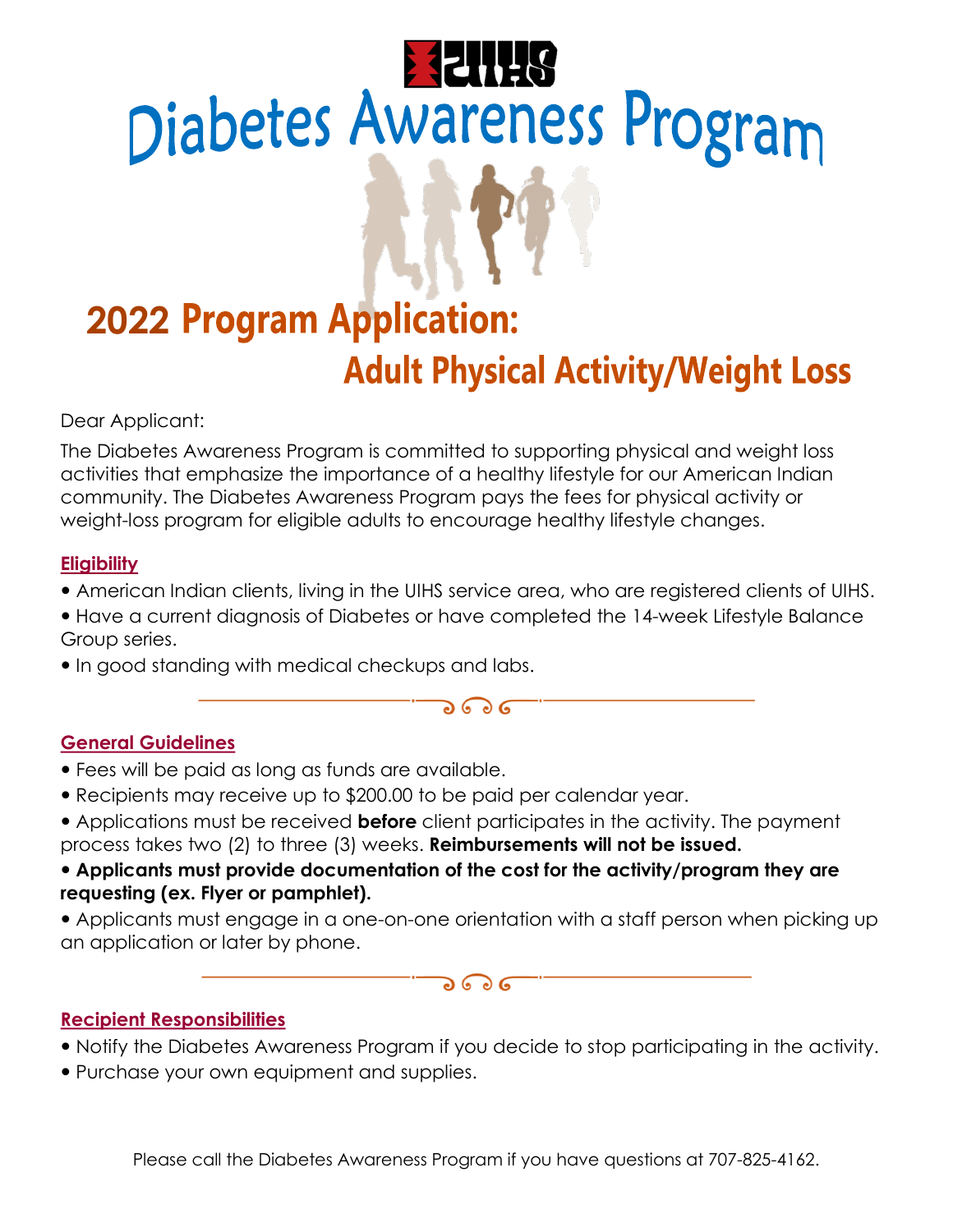| <b>Applicant's Information</b> |                                                                                                          |                                       |           |                                                                                  |  |
|--------------------------------|----------------------------------------------------------------------------------------------------------|---------------------------------------|-----------|----------------------------------------------------------------------------------|--|
| Name:                          |                                                                                                          |                                       |           |                                                                                  |  |
|                                |                                                                                                          | (First and Last)                      |           |                                                                                  |  |
| Address:                       |                                                                                                          |                                       |           |                                                                                  |  |
| City, State, Zip               |                                                                                                          |                                       |           |                                                                                  |  |
| Phone:                         |                                                                                                          |                                       |           |                                                                                  |  |
| (Optional) Email:              |                                                                                                          |                                       |           |                                                                                  |  |
| Date of Birth:                 |                                                                                                          |                                       |           |                                                                                  |  |
|                                | <b>Activity/Program Information</b>                                                                      |                                       |           |                                                                                  |  |
|                                | Requested Activity/Program:                                                                              |                                       |           |                                                                                  |  |
|                                | Cost:                                                                                                    |                                       |           |                                                                                  |  |
|                                | Organization/Business Name:                                                                              |                                       |           |                                                                                  |  |
|                                | Address:                                                                                                 |                                       |           |                                                                                  |  |
|                                | City, State, Zip:                                                                                        |                                       |           |                                                                                  |  |
|                                | Make Check Payable To:                                                                                   |                                       |           |                                                                                  |  |
|                                |                                                                                                          | Required information to be submitted: |           |                                                                                  |  |
|                                | Completed application                                                                                    |                                       |           | Activity/Program documentation (ex. Flyer)                                       |  |
|                                |                                                                                                          |                                       |           | You can submit your completed application and activity/program documentation to: |  |
|                                | United Indian Health Services, Inc.<br>Diabetes Awareness Program<br>1600 Weeot Way<br>Arcata, CA. 95521 |                                       | <b>OR</b> | Fax 707-825-5055<br>Attn: Diabetes Awareness<br>Program                          |  |

You will be notified after your application has been approved. A check will be sent, in your name, to the organization or business you have listed in your application. The payment process takes two (2) to three (3) weeks.

Name of Applicant (Printed)

Signature of Applicant Date Date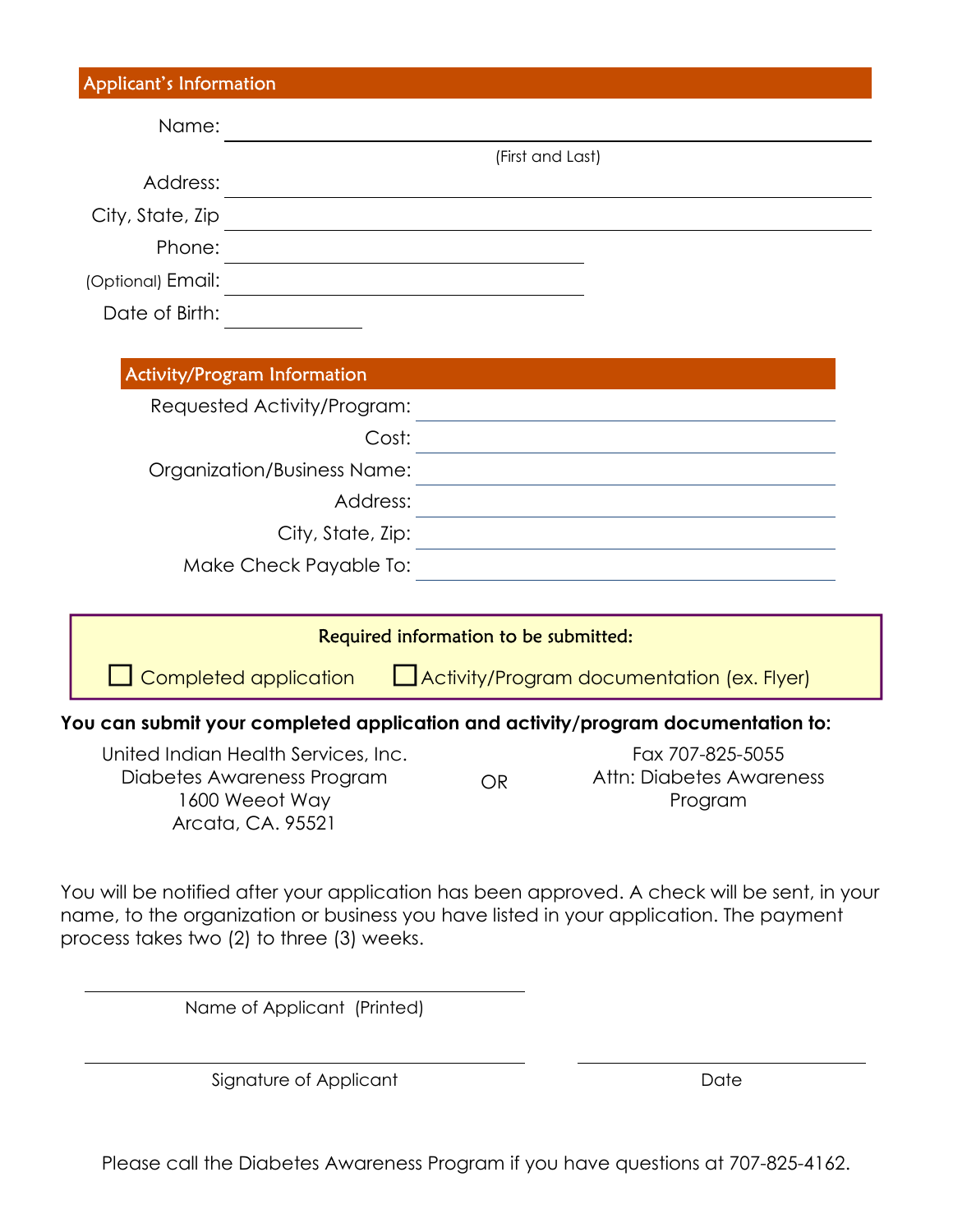### Please read the information below and complete the questions on the next page. Applications will note be approved without it.

### Dancing and Drumming: The Native American Quest for Healthy Weight.

Generations ago, Native Americans and Alaska Natives maintained a healthier weight and there wasn't much heart disease or diabetes. Why? The past century has brought big changes in diet and physical activity for all Americans, including Native Americans and Alaska Natives.

Traditionally, native peoples hunted and gathered their food. They collected wood and hauled water. They played traditional games, drummed and danced more often. Today, Native Americans are less physically active and are spending more time than ever in front of the computer or TV.

Traditional healthy foods like salmon, deer, turkey, beans, squash, and fruit have been replaced by fast food and with recipes that are higher in fat and calories. At the same time, portion sizes have tripled. These changes have resulted in less healthy weights and more sedentary lifestyles.

### Currently 27.7% of adults in California are over a healthy weight. Exercise and healthier eating can reduce this statistic.

Extra weight causes stress on your system and increases your risk of serious illnesses such as type 2 diabetes. The Indian Health Service reports that Native Americans and Alaska Natives had the highest rates of type 2 diabetes in the United States. Native children are experiencing high rates of being overweight as well.

Luckily, families can make small, gradual changes that can lead to healthier weights for the whole family. Here's a list of some health tips from the National Institute of Health.

### Healthy Lifestyle Tips

### Eat better:

- · Cut back on adding fats and/or oils in cooking; bake or barbeque instead of frying.
- · Watch portion sizes and avoid soda, which is high in sugar.
- · Buy and try new a new fruit or vegetable.

### Be active:

- · After dinner, play fun traditional games with your family.
- · Work up a sweat by practicing traditional dance and drumming, or going for a long, brisk walk.
- · Park farther away and walk to destination.

### Limit screen time:

- · Set a daily 2 hour recreational screen time limit.
- · Don't put a TV or computer in the bedroom.
- · Make screen time active time by stretching, doing yoga or lifting weights.
- · Exercise during the commercials. On average there are 17 minutes of commercials in an hour long show. If you watch 2 hours of TV you will get at least 30 minutes of exercise during commercial breaks.